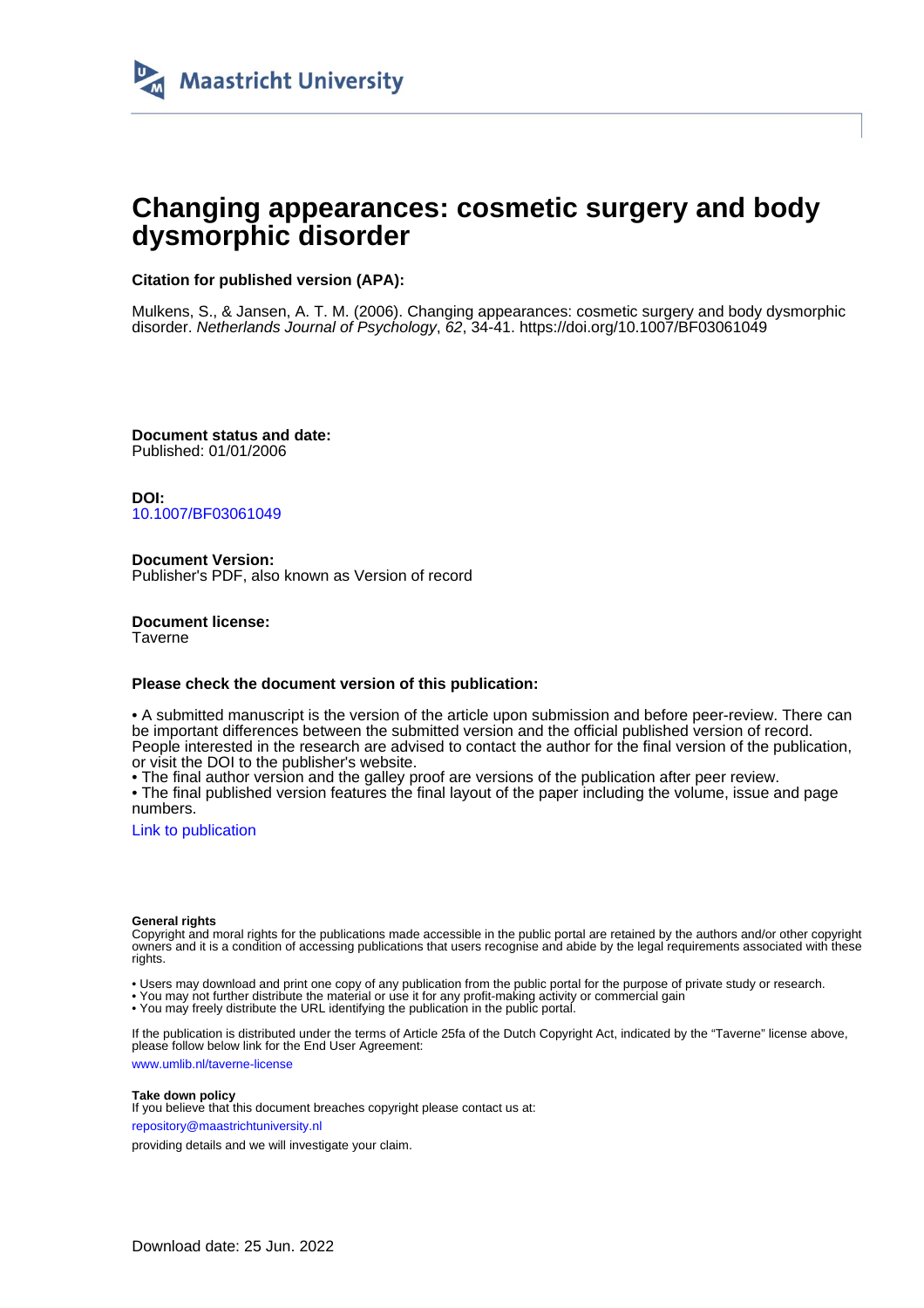ARTICLE

## Changing appearances: cosmetic surgery and body dysmorphic disorder

Sandra Mulkens · Anita Jansen

Abstract Cosmetic surgery has become increasingly popular in the past 15 years, and even seems to be common practice. The overall picture communicates that people profit from these interventions. Generally, people wish to alter their appearance when they are dissatisfied about their body image and when appearance determines their self-esteem to a great extent. Body image disturbances, such as body dysmorphic disorder (BDD), are situated within the extreme dissatisfaction range. BDD is a serious disorder which is characterised by a preoccupation with an imaginary defect in appearance or an excessive concern about a slight physical abnormality. Patients can be effectively treated with cognitive behavioural therapy or a serotonin reuptake inhibitor, but most of them are convinced that cosmetic surgery is the only answer. Surgery outcome is often disappointing, however. This article aims to summarise the literature about cosmetic surgery and BDD and argues that cosmetic surgery patients should be screened psychologically to detect whether they have BDD. Results of a pilot study are presented to underpin this claim. (Netherlands Journal of Psychology, 62, 34-41.)

Cosmetic surgery has become increasingly popular in recent years. In the United States, 10.2 million cosmetic surgery procedures were carried out in 2005 (American Society of Plastic and Reconstructive Surgeons (ASPS),

Sandra Mulkens\*, \* Maastricht University,

MaastrichtCorrespondence to: Dr Sandra Mulkens, Department of Experimental Psychology, Faculty of Psychology, PO Box 616, NL 6200 MD Maastricht. E-mail: s. mulkens@psychology.unimaas.nlSubmitted 3 April 2006; revision accepted 8 June 2006.

2006). This number includes the classical surgical methods, such as liposuction (a procedure that can help sculpt the body by removing unwanted fat from specific areas, including the abdomen, hips, buttocks, thighs, knees, upper arms, chin, cheeks and neck (ASPS, 2006), rhinoplasty (plastic surgery to the nose), breast augmentation, eyelid correction and facelift, which make up about 1.8 million procedures, as well as new, non-surgical cosmetic procedures, good for nearly 8.5 million procedures. Examples of the latter are botulinum toxin injections (Botox©, Myobloc©), chemical peels, microdermabrasion (a skin-freshening technique that helps repair facial skin that takes a beating from the sun and the effects of ageing; the plastic surgeon uses a device like a fine sandblaster to spray tiny crystals across the face, mixing gentle abrasion with suction to remove the dead, outer layer of skin (ASPS, 2006)) and laser hair removal (Sarwer & Crerand, 2004). The figure represents an increase of nearly 700% since 1992, when cosmetic surgery was limited to surgical techniques only (ASPS, 1992). This expansive growth is largely due to these new, noninvasive techniques.

In the Netherlands there also appears to be an increase in the number of surgical procedures, although actual figures are lacking. It is clear, however, that private hospitals apply themselves more and more to such procedures. The media, too, have recently been paying a great deal of attention to cosmetic surgery. For example, they developed a television program called 'Make me beautiful', a Dutch version of the American 'Extreme makeovers'. In these television programs people undergo a total makeover within about six weeks, while they stay in a clinic, isolated from family and friends. Eventually, they show the result on television.

For a long time, cosmetic medical treatments were the exclusive domain of plastic surgeons, whereas nowadays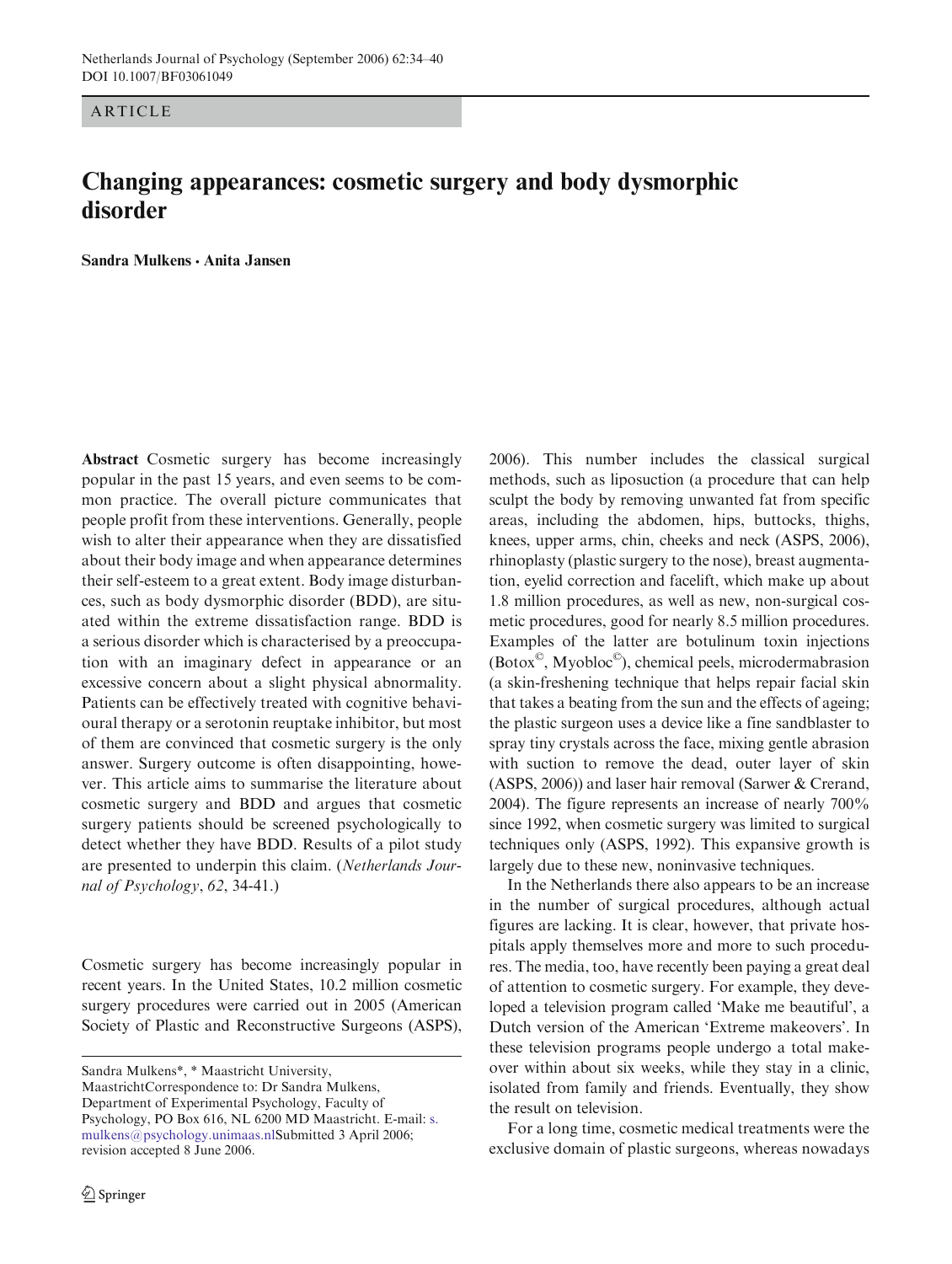physicians from various specialties, such as dermatologists, otorhinolaryngologists (ear, nose and throat specialists), and dentists, offer such treatments (Sarwer & Crerand, 2004). People may experience a much lower threshold for deciding to undergo cosmetic medical treatment because of these changes in the medical community, but also because of the advances in technology and wound care (procedures have become safer) and because of the large increase in advertisements and media attention for these procedures (Sarwer & Crerand, 2004).

### Why cosmetic surgery?

From the patients' view, the most important reason to undergo cosmetic surgery is dissatisfaction with their body image (Sarwer, Whitaker, Pertschuk, & Wadden, 1998a). Sarwer, Wadden, Pertschuk, and Whitaker (1998b) introduced a theoretical model of the relationship between body image and cosmetic surgery (figure 1).

Body image refers to the way individuals perceive their bodily appearance (Cash, 2004; Mowlawi, Lille, Andrews, Schoeller, Weschelberger, & Anderson, 2000). Physical appearance is an important part of body image as it is the primary source of information that others use to judge us and thus plays a fundamental role in determining beliefs about one's body (Sarwer & Crerand, 2004). Body image is dynamic and is influenced by environmental, time, and interpersonal aspects (Mowlawi et al., 2000). According to Cash (2002), two basic elements – body image valence and body image value - may play the most central role in the model. Body image valence is the measure of the importance of body image to one's self-esteem whereas body image value entails the degree to which one is satisfied or not with one's appearance. The interaction between both factors determines whether or not cosmetic surgery is considered or undergone (Sarwer et al., 1998b). According to the model, only people whose self-esteem greatly depends on body image (positive body image valence) and who are highly dissatisfied with their body image (low body image value) will consider cosmetic surgery. Persons whose self-esteem is not dependent on body image will not consider cosmetic surgery, even if they are dissatisfied with their body (Sarwer et al., 1998b). The latter, thus, implies that people with visible disfigurements who are not dependent upon their physical appearance to support their self-esteem will not consider cosmetic surgery.

#### Body dysmorphic disorder

Above, a model was described in which cosmetic surgery is predicted by both body image valence (the degree to which self-esteem depends on body image) and body image value (the level of body image dissatisfaction). Body image dissatisfaction can be seen as a continuum, according to Sarwer and colleagues' (1998b) model. At the one end, people who are extremely satisfied about their body image can be found, the other end represents



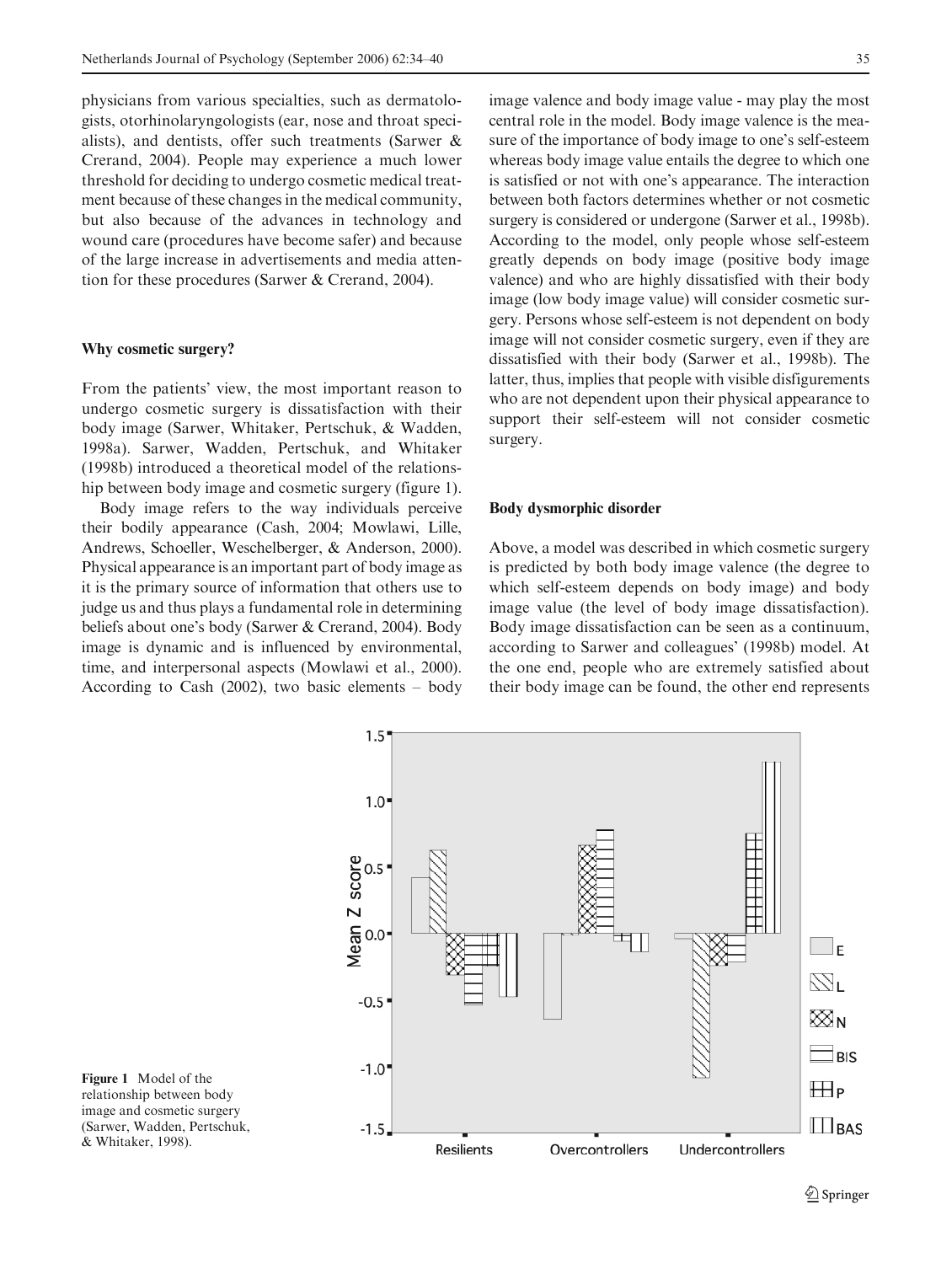the people with body image dissatisfaction. People with BDD are found in the extremely dissatisfied range. It is unclear, however, at what point people start to experience such distress that they seriously consider cosmetic surgery. This article focuses on the extreme end of the body image dissatisfaction range, and on body dysmorphic disorder (BDD) in particular.

According to the Diagnostic and Statistical Manual of Mental Disorders (DSM-IV; APA, 1994), BDD is defined as a preoccupation with an imagined defect in one's appearance. When a slight anomaly is present, the person's concern is markedly excessive. Furthermore, the preoccupation must cause clinically significant distress or impairment in social, occupational or other important areas of functioning. Any part of the body may be the focus of BDD (Veale, De Haro, & Lambrou, 2003) but the preoccupations often relate to one or more, often visible, aspects of the face or body. The most common areas are the skin, hair and nose (Carrol, Scahill, & Phillips, 2002). Yet, preoccupations with relatively invisible body parts can lead to great distress as well. Examples are muscularity (not being well-muscled, mostly expressed by men) and the size and form of the genitals, which can be a concern of both men and women (Albertini & Phillips, 1999). BDD usually starts in adolescence but it is still unclear whether it is equally common among men and women, although recent reviews suggest that this is indeed the case (Wilhelm & Neziroglu, 2002). It is quite difficult to estimate the number of BDD sufferers; many people are not happy about parts of their body, but their concerns do not significantly affect them. On the other hand, people with BDD-like preoccupations are usually ashamed to reveal their bodily concerns. Still, attempts have been made to assess prevalence rates. Point prevalence rates of 0.7% within the general population have been reported for BDD by at least two studies (Faravelli et al., 1997; Otto, Wilhelm, Cohen, & Harlow, 2001). Phillips (1986) states that the disorder affects 1- 2% of the general population, once in their lives.

BDD is time-consuming and chronic in nature, but the level of functioning may vary among patients; some patients may function reasonably well, whereas others become socially isolated, develop secondary mood disorders and may even (try to) commit suicide (Cororve & Gleaves, 2001). BDD may be associated with psychotic disorders if the preoccupations about the bodily defects are of a delusional nature. In this case, the disorder is called delusional disorder, somatic subtype (DSM-IV; APA, 1994). It may sometimes be difficult, however, to distinguish between BDD and delusional disorder (somatic subtype), because the preoccupations of BDD patients can be of a persuasive nature. Therefore, some authors have argued that the extent of delusional conviction of BDD concerns can also be seen as a continuum (Wilhelm & Neziroglu, 2002).

BDD has a large comorbidity with other disorders, the most common being major depressive disorder (Nierenberg et al., 2002; Perugi et al., 1998), social phobia (Brawman Mintzer et al., 1995; Wilhelm, Otto, Zucker, & Pollack, 1997), and obsessive-compulsive disorder (Brawman Mintzer et al., 1995; Wilhelm et al., 1997).

## Body dysmorphic disorder and cosmetic medical treatments

Since BDD patients are more or less convinced that the solution to their problem lies in changing their appearances, they may often be encountered in medical treatment settings. However, this topic has received little scientific attention (Phillips, Grant, Siniscalchi, & Albertini, 2001). Phillips et al. (2001) assessed the non-psychiatric medical treatment sought and received by 289 individuals (250 adults and 39 children/ adolescents) with DSM-IV BDD. Non-psychiatric medical treatment was defined as dermatological, surgical and other medical treatment, such as ophthalmological, dental, and paraprofessional (e.g. electrolysis) treatment. It appeared that such treatment was sought by 76.4% and received by 66% of the 250 adults. Dermatological treatment was most often sought (by 45.2% of adults), followed by surgery (by 23.2%). This is comparable with Veale et al.'s (1996) finding that 26% of 50 BDD patients seen in a psychiatric setting had received surgery. Hollander, Cohen, & Simeon (1993) reported an even higher rate of 40%.

The estimated percentage of patients with BDD within cosmetic medical settings varies from 5% to 15% in the United States (Ishigooka et al., 1998; Sarwer et al., 1998a; Veale et al., 2003). In a dermatological setting, 12% met the BDD criteria (Phillips, Dufresne, Wilkel, & Vittorio, 2000). The first European study reported a prevalence rate of 9.1% for BDD in patients in a cosmetic surgery setting (Aouizerate et al., 2003). A recent Dutch study found 3 to 8% of the patients in dermatology and plastic surgery clinics of a university hospital to be suffering from BDD (Vulink et al., 2006).

Taken together, a significant number of BDD patients try to get cosmetic medical treatment for their complaints and within these cosmetic medical treatment settings, a significant number of patients have a BDD diagnosis. Rationally following on from this is the question whether cosmetic medical treatment helps to resolve BDD patients' concerns and make the disorder disappear. Phillips et al. (2001) found that non-psychiatric medical treatments rarely improved BDD symptoms. The most frequent treatment outcome in their study was 'no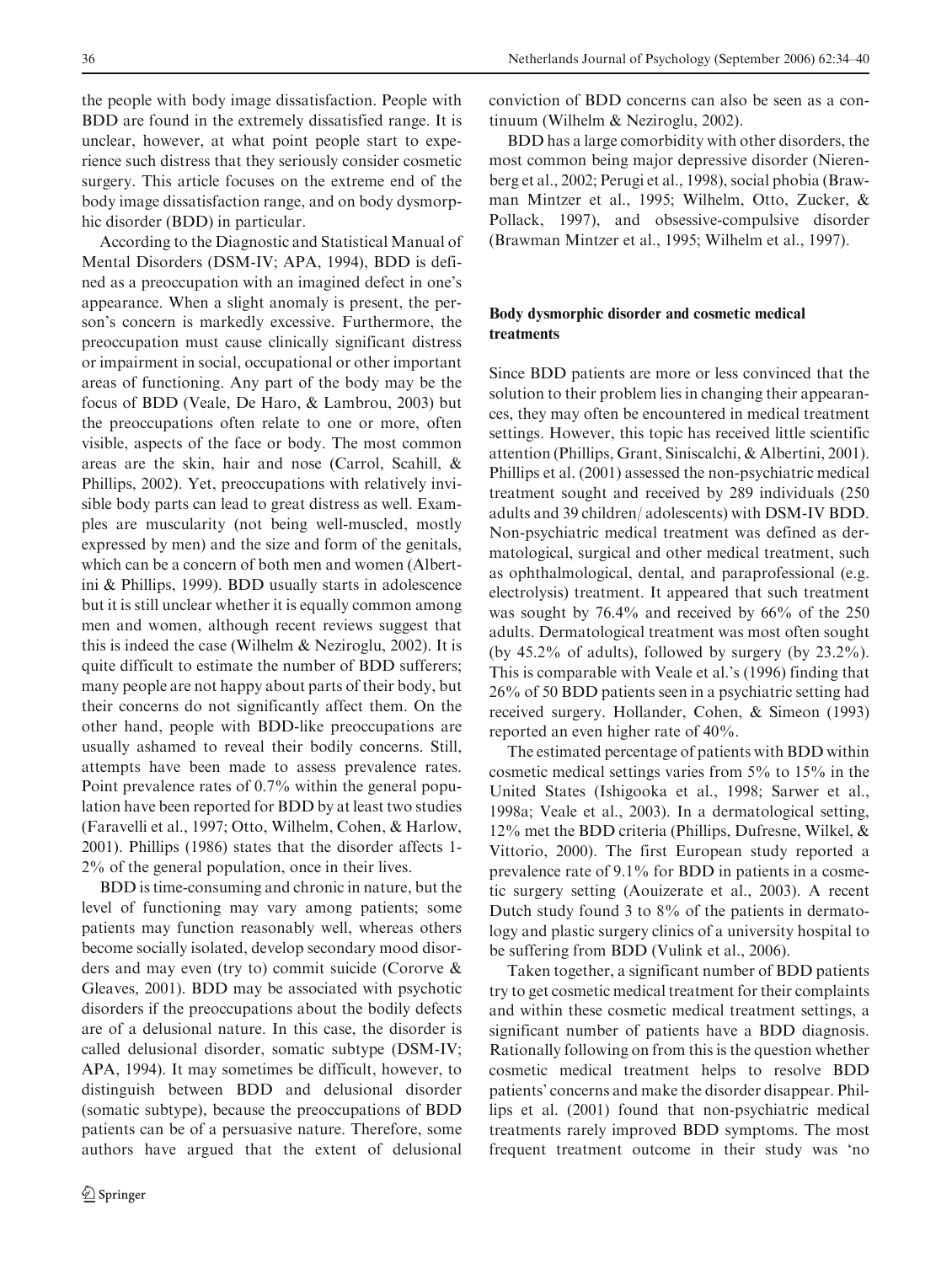change in overall BDD severity' (72%). Overall BDD severity worsened in 16.3%, whereas it improved in 11.7% of the individuals under investigation. Only 7.3% of all treatments led to both a decrease in concern about the treated body part and overall improvement in BDD. Generally, after treatment, patients worried more about another body area, developed new appearance concerns, became more concerned about more minor imperfections in the treated area, or worried that an improved body part would become ugly again (Phillips et al., 2001). Veale (2000) collected self-reported outcome on 25 patients with BDD who had undergone cosmetic surgery in the past. It appeared that these 25 patients together had undergone a total of 46 procedures, and that the worst outcome was found in those who had undergone rhinoplasty and those undergoing operations. Mammoplasty (plastic surgery of the breasts) and pinnaplasty (plastic surgery of the ears), however, were associated with higher degrees of satisfaction. Nine patients had performed their own Do it Yourself (DIY) surgery, in which they attempted to alter their appearance themselves (e.g. by using a staple gun). Even when patients were (partly) satisfied, the preoccupation transferred to a different area of the body (Veale, 2000). Although these data were of a retrospective nature and collected within a selective sample, they underpin the fact that cosmetic surgery cannot be recommended for BDD patients.

Castle, Honigman, and Phillips (2002) reviewed the literature with respect to psychosocial outcomes following cosmetic surgery, in general. They conclude that only a few of the reviewed studies formally dealt with factors associated with an unsatisfactory outcome. But all in all, it appeared that more extensive ('type change') procedures (e.g., rhinoplasty) required greater psychosocial adjustment than 'restorative' procedures (e.g., face-lift). Next, they concluded that patients who have unrealistic expectations of outcome are more likely to be dissatisfied with cosmetic procedures and that some people were never satisfied with cosmetic interventions, despite good procedural outcomes. A subgroup of these patients are suffering from BDD (Castle, Honigman, & Phillips, 2002).

#### Pilot study about dissatisfaction after cosmetic surgery

By means of a pilot study we aimed to investigate the psychiatric condition of dissatisfied patients after cosmetic surgery in the Netherlands (Mulkens, Kerzel, Merckelbach, & Jansen, 2006). Individuals who had applied for cosmetic surgery but who were dissatisfied about the result were invited to our university, where they were interviewed and asked to fill in questionnaires about psychiatric disorders, such as BDD. The scores on the

respective questionnaires were then compared with the average scores of the general population to investigate whether dissatisfied individuals suffer from psychiatric complaints relatively often.

Thirteen individuals reacted to our advertisement during a three-month period. After a screening, 9 individuals remained (7 women). Measurements consisted of an interview and several questionnaires:

SCL-90: The Symptom Checklist-90 (Arrindell & Ettema, 1986) is a multidimensional self-report symptom questionnaire. It provides an estimation of pathology experienced in eight domains. The internal consistency is high (alphas ranging from 0.77 to 0.97).

BDDE-SRQ: The Body Dysmorphic Disorder Examination Self-Report Questionnaire (Rosen & Reiter, 1996; Dutch authorised translation by S. Mulkens & C. Kerzel) indicates the existence of body dysmorphic disorder. The internal consistency of the English questionnaire is high (alpha=0.94), as is the test retest reliability ( $r=0.90$ ; Rosen & Reiter, 1996).

BDI: Beck's Depression Inventory (Beck, Ward, Mendelsohn, Mock, & Erbaugh, 1961) is a self-report scale to indicate depressive and dysphoric symptoms. The BDI has a high internal consistency (alpha=0.86 for psychiatric patients; Beck, Steer, & Garbin, 1988).

PAS: The Perceptual Aberration Scale (Chapman, Chapman, & Raulin, 1978; Dutch translation Hardy, 2001) is developed to detect schizotypal symptoms. It measures perceptual and body image abnormalities by means of yes/no items. The reliability is satisfactory (Chapman, Chapman, & Raulin, 1978).

ADP-IV: The Assessment of DSM-IV Personality Disorders (Schotte, De Doncker, Vankerckhoven, Vertommen, & Cosyns, 1998) is a self-report questionnaire for DSM-IV personality disorders. It consists of 94 items, each measuring two characteristics of a DSM-IV criterion: the extent to which a personality trait is present ('trait score') and the cost of this trait ('distress score'). Besides the ten common personality disorders (paranoid, schizoid, schizotypal, antisocial, borderline, histrionic, narcissistic, avoidant, dependent and obsessive-compulsive), the depressive and the passive-aggressive personality disorders are also represented in the list. The internal consistency of the questionnaire is good (alpha= $0.76$ ). When an individual meets the trait score as well as the distress score on a particular item, this points in the direction of the existence of a personality trait.

EDE-Q: The Eating Disorders Examination Questionnaire (Fairburn & Beglin, 1994) is a self-report questionnaire, developed to measure specific eating pathology. It has five subscales (restraint, concerns about eating, concerns about weight, concerns about body shape, eating binges and weight control), asking after the past 28 days.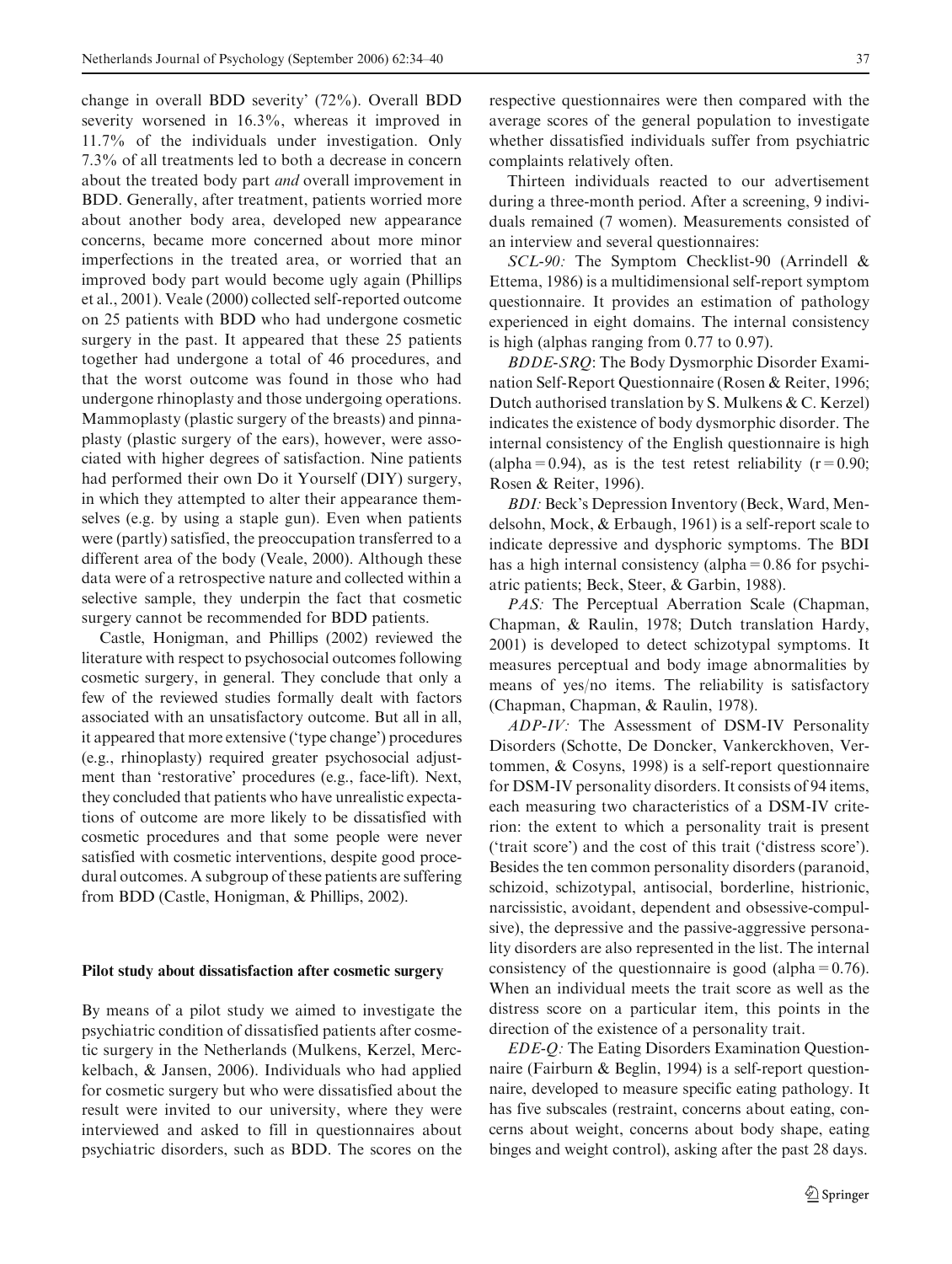|                | <b>Individual</b> | <b>SCL-90 Total score</b><br>$+$ | <b>BDDE-SRQ</b><br>$\overline{\phantom{0}}$ | <b>BDI</b><br>$\overline{\phantom{0}}$ | <b>PAS</b><br>÷ | EDE-Q<br>$\overline{\phantom{a}}$                                           | <b>ADP-IV</b><br>Missing                                                                                        |
|----------------|-------------------|----------------------------------|---------------------------------------------|----------------------------------------|-----------------|-----------------------------------------------------------------------------|-----------------------------------------------------------------------------------------------------------------|
| 1              | ♂                 |                                  |                                             |                                        |                 |                                                                             |                                                                                                                 |
| $\overline{2}$ | ♂                 | $\overline{a}$                   | $\boldsymbol{+}$                            |                                        |                 |                                                                             |                                                                                                                 |
| 3              | $\vec{\delta}$    | $\! + \!\!\!\!$                  | $^{+}$                                      | $^{+}$                                 |                 |                                                                             | Traits of                                                                                                       |
|                |                   |                                  |                                             |                                        |                 |                                                                             | - Schizoid<br>- Schizotypal<br>- Avoidant<br>- Dependent<br>- Obsessive-compulsive<br>- NOS: Passive-aggressive |
| 4              | $\vec{\delta}$    |                                  | $\boldsymbol{+}$                            | $^{+}$                                 |                 | Restraint                                                                   |                                                                                                                 |
| 5              | $\vec{\delta}$    | $^{+}$                           |                                             | $^{+}$                                 |                 | Concerns about body shape<br>Restraint                                      | Traits of                                                                                                       |
|                |                   |                                  |                                             |                                        |                 | Concerns about eating<br>Concerns about weight<br>Concerns about body shape | - Antisocial                                                                                                    |
| 6              | $\vec{\delta}$    | $\! +$                           | $\boldsymbol{+}$                            |                                        |                 |                                                                             | Traits of                                                                                                       |
|                |                   |                                  |                                             |                                        |                 |                                                                             | - Paranoid<br>- Schizoid<br>- Borderline<br>Disorder<br>- Avoidant<br>- Dependent<br>- Obsessive-compulsive     |
| 7              | $\vec{\delta}$    |                                  |                                             | $\! + \!\!\!\!$                        |                 | Restraint                                                                   |                                                                                                                 |
| 8              | ♂                 | $+$                              |                                             |                                        |                 | Concerns about eating<br>Restraint                                          | Traits of                                                                                                       |
|                |                   |                                  |                                             |                                        |                 | Concerns about eating<br>Concerns about weight<br>Concerns about body shape | - Dependent                                                                                                     |
| 9              | ♂                 | $^{+}$                           |                                             |                                        |                 |                                                                             | Disorder<br>- Histrionic                                                                                        |

Table 1 Individual results per questionnaire.

+ indicates that an individual scored above the norm or above the cut-off point for undisturbed individuals. For the EDE-Q and the ADP-IV, the respective subscales on which individuals scored above the norms are mentioned.

The scores on the questionnaires were individually compared with norm scores and cut-off points of the respective lists. Individuals received a 'dysfunctional' (+) score per list whenever they scored above the norm score or above the cut-off point. The individual results are summarised in table 1.

Taken together, five out of nine participants appeared to show dysfunctional scores on three or more of the six questionnaires, which is a striking result. In all five persons, BDD complaints played a role.

A critical point in this study is its retrospective nature: it is, of course, possible that psychopathology only developed after the cosmetic surgery had taken place. Still, for a disorder such as BDD this is unlikely, as it usually develops in adolescence and because people generally have their appearances changed as a result of BDD instead of BDD being the consequence.

From these data, no firm diagnoses can be made, since the suitable diagnostic tool is a DSM-IV interview. However, with the above reliable and valid questionnaires it can be concluded that persons who regret having undergone cosmetic surgery are worse off than cosmetic surgeons may suspect.

#### How to discover BDD patients within medical settings?

Considering the above, it seems extremely important for cosmetic surgeons and other medical caregivers to recognise BDD patients within their population. However, various studies indicate that preoperative psychological screening is rarely carried out (Thomas, Sclafani, Hamilton, & McDonough, 2001). Screening procedures are time-consuming and cost more money than standard procedures. Also, cosmetic surgeons lack knowledge about psychiatric disorders (Thomas at al., 2001). In any case, a minimum defect, a variation in size or shape, or a minimal scar catastrophised into dislike or disgust should alert the surgeon to the possibility of BDD (Hodgkinson, 2005). Patients with previous surgery, especially those with multiple surgeries who are still dissatisfied, could likely be suffering from BDD (Hodgkinson, 2005). Although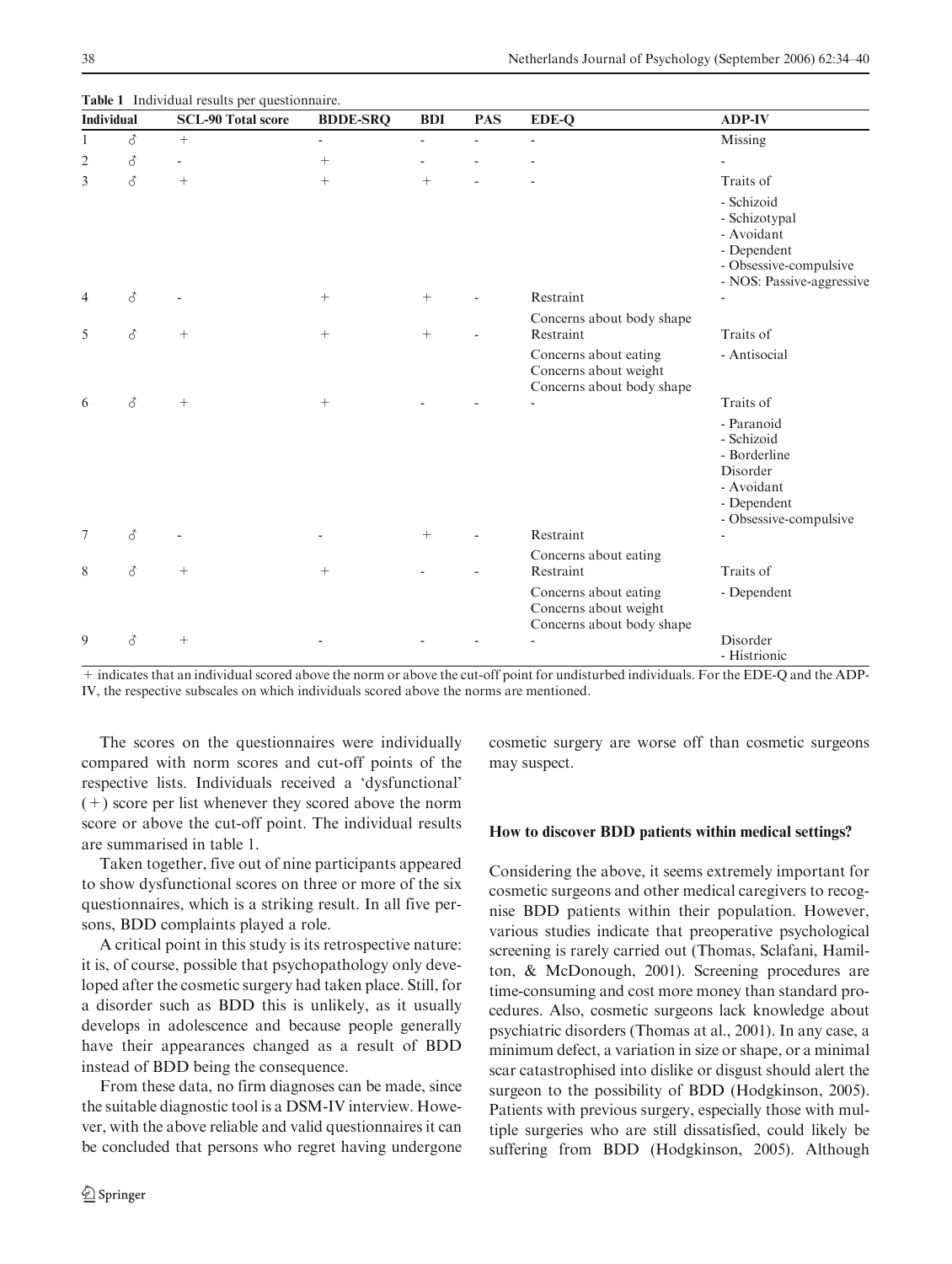disturbances of body image could also take the form of other psychiatric illnesses such as eating disorders, schizophrenia and hypochondriasis, the present article focused on the presence of BDD within the cosmetic medical population (Sarwer & Crerand, 2004).

The above-mentioned findings clearly demonstrate that evaluation of the psychological condition and motivation of the candidate patient in cosmetic medical treatment settings should be standard. Therefore, medical practitioners should seriously consider collaborating with psychologists. A psychological consultation should, ideally, be a standard part of the intake for cosmetic surgery. If this is impossible, cosmetic surgeons should refer to a psychologist as soon as they suspect that their clients have unrealistic expectations or are suffering from body image problems. As well, they could get their patients to fill in one or more questionnaires inquiring about BDD. Examples are the above-mentioned BDDE-SRQ (Rosen & Reiter, 1996) which can easily be administered by physicians.

Furthermore, cosmetic surgeons should be trained to recognise potential problem patients and be informed about psychiatric disorders and their preferred treatments.

#### Suitable treatments for BDD patients

How can BDD patients, who are detected within cosmetic medical treatment settings, be treated? Williams, Hadjistavropoulos, and Sharpe (2006) reviewed the literature on this topic. They conducted a meta-analysis of randomised clinical trials and case series studies involving psychological or medication therapies. Pharmacotherapy studies investigated the role of serotonin reuptake inhibitors (SRIs), especially clomipramine, fluvoxamine, fluoxetine, and citalopram. Psychological interventions mainly involved behaviour therapy (BT) or cognitivebehaviour therapy (CBT). Behaviour therapy techniques mostly consisted of exposure in vivo with response prevention. That is, patients undergo gradual exposure to anxiety-provoking situations (such as going out) whereas they are prevented from engaging in safety behaviours (like covering the defected part of the body). Cognitive behaviour therapy also entails the above technique but is completed by cognitive techniques. Negative, irrational beliefs about the defective body part are first discovered and then challenged by using the Socratic dialogue. Patient and therapist search for evidence for and against the beliefs by asking questions like 'is it true?', 'what evidence do I have in favour of this belief?', and 'what adverse evidence do I have'? Evidence is further sought by carrying out behavioural experiments, in which the patient tries to find evidence for and against the belief in real life.

Williams et al. (2006) concluded that BDD and depressive symptoms improve with treatment. Furthermore, psychological therapies were found to be more effective than pharmacotherapy, and especially CBT seems to be most promising in the long run, as CBT is often better at helping patients to maintain therapeutic gains and prevent relapse than medication treatment. This has been consistently demonstrated in, for example, the treatment of depression (Fava et al., 2004; Hensley, Nadiga, & Uhlenhuth, 2004). Thus, although SRIs such as clomipramine provide promising results in the shortterm treatment of BDD, the state of the art with respect to treatment for BDD is CBT, which is known to have more lasting effects than any other kind of treatment.

#### Conclusion

In this article, we have presented an overview on the current popularity of cosmetic medical treatments and investigated which individuals typically request these procedures. In general, people will search for cosmetic medical surgery when their self-esteem highly depends on body image (positive body image valence) and when they are highly dissatisfied with their body image (low body image value). There is, however, a group of people in which this kind of treatment has no effects or worse, has adverse outcomes: people with body dysmorphic disorder. Patients with this disorder suffer from a distorted body image for which cosmetic medical treatment is not the appropriate treatment. Cognitive-behavioural therapy is currently the best evidence-based treatment for this group. It is argued that cosmetic surgeons should be better trained to detect these patients and to refer them for psychological treatment. Not only will patients then have a chance to recover from their psychiatric illness, but also cosmetic surgeons will encounter less dissatisfied patients.

## References

- Albertini, R.S., & Phillips, K.A. (1999). Thirty-three cases of body dysmorphic disorder in children and adolescents. Journal of the American Academy of Child and Adolescent Psychiatry, 38, 453-459.
- American Psychiatric Association (1994). Diagnostic and Statistical Manual of Mental Disorders  $(4^{th}$  Edition). Washington, DC: American Psychiatric Association.
- American Society of Plastic and Reconstructive Surgeons (www. plasticsurgery.org).
- Aouizerate, B., Pujol, H., Grabot, D., Faytout, M., Suire, K., Braud, C., Auriacombe, M., Martin, D., Baudet, J., & Tignol, J. (2003). Body dysmorphic disorder in a sample of cosmetic surgery applicants. European Psychiatry, 18, 365-368.